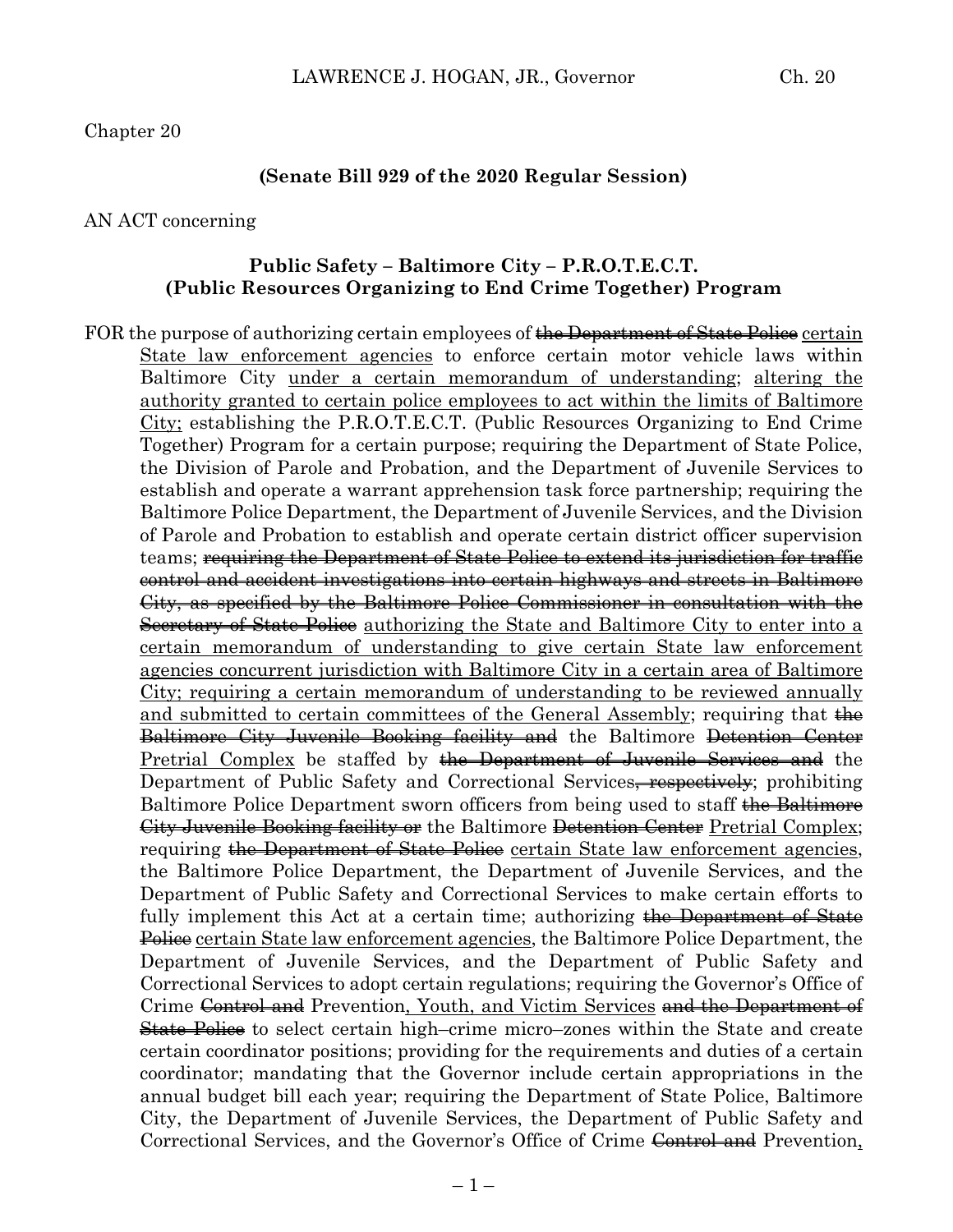Youth, and Victim Services to report to the Governor and General Assembly on a certain matter at a certain time; requiring the Department of Juvenile Services and the Baltimore Police Department to submit a certain annual report to certain committees of the General Assembly on or before a certain date; and generally relating to public safety.

BY repealing and reenacting, with amendments, Article – Public Safety Section 2–412(c) Annotated Code of Maryland (2018 Replacement Volume and 2019 Supplement)

## BY adding to

Article – Public Safety Section 4–1501 through 4–1504 to be under the new subtitle "Subtitle 15. P.R.O.T.E.C.T. (Public Resources Organizing to End Crime Together) Program" Annotated Code of Maryland (2018 Replacement Volume and 2019 Supplement)

SECTION 1. BE IT ENACTED BY THE GENERAL ASSEMBLY OF MARYLAND, That the Laws of Maryland read as follows:

## **Article – Public Safety**

## 2–412.

(c) Police employees may not act within the limits of a municipal corporation that maintains a police force except:

(1) when in pursuit of a criminal or suspect;

(2) when in search of a criminal or suspect wanted for a crime committed outside of the limits of the municipal corporation or when interviewing or seeking to interview a witness or supposed witness to the crime;

(3) when a crime is committed in the presence of the police employee, and the arrested party must be immediately transferred to the custody of the local law enforcement agency;

(4) when requested to act by the chief executive officer or chief police officer of the municipal corporation;

(5) when ordered by the Governor to act within the municipal corporation;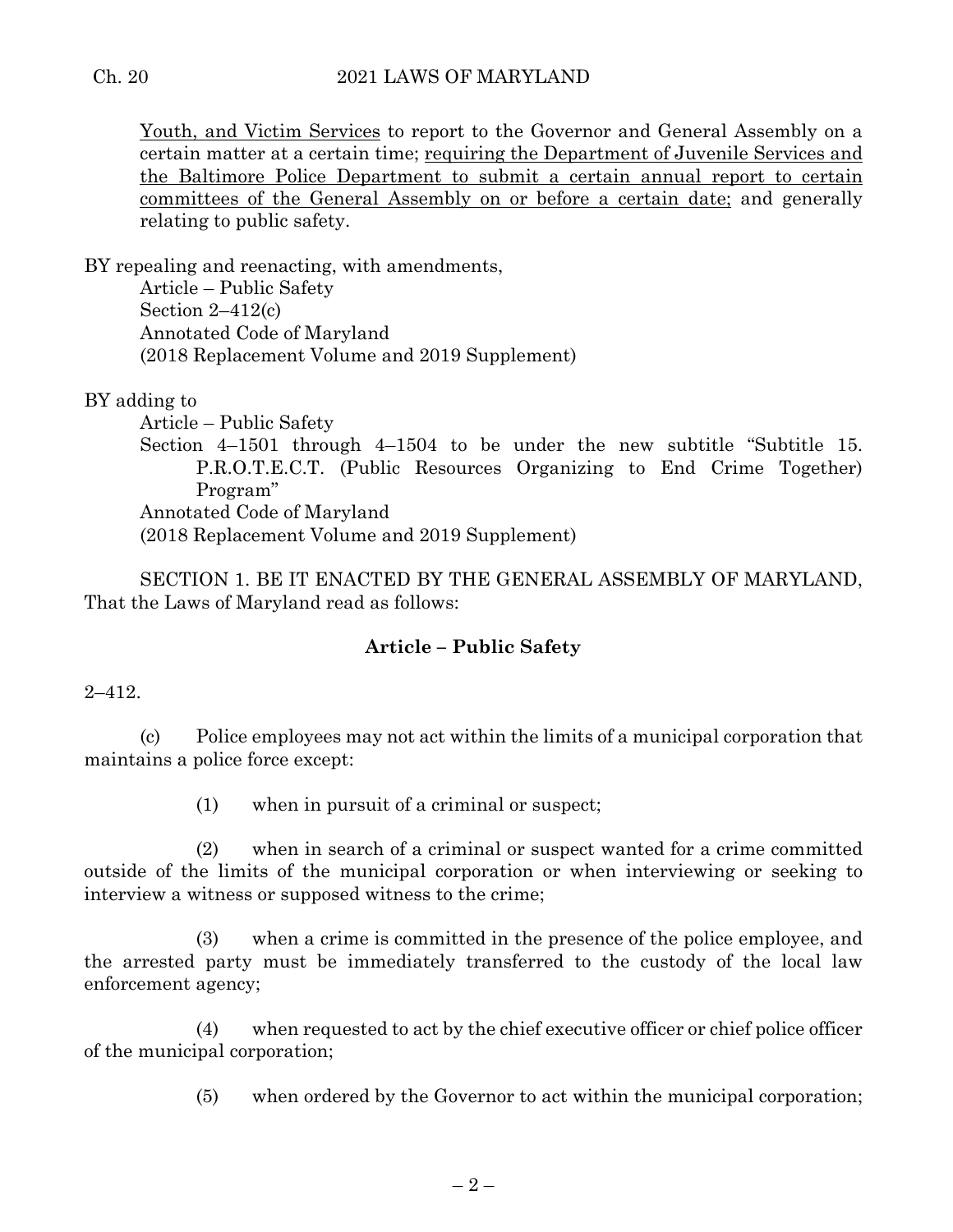(6) when enforcing the motor vehicle laws of the State**[**, except in Baltimore City **IF ACTING IN ACCORDANCE WITH A MEMORANDUM OF UNDERSTANDING DESCRIBED IN § 4–1501(E) OF THIS ARTICLE**;

*(7) in Baltimore City, only when enforcing Title 23 of the Transportation Article OR IF ACTING IN ACCORDANCE WITH A MEMORANDUM OF UNDERSTANDING DESCRIBED IN § 4–1501 OF THIS ARTICLE;*

(7) in Baltimore City, only when enforcing Title 23 of the Transportation Article**]**;

**[**(8)**] (7)** in any building or place when ordered by either the President of the Senate or the Speaker of the House of Delegates to guard the safety of legislators or the integrity of the legislative process;

**[**(9)**] (8)** to protect the safety of an elected State official;

**[**(10)**] (9)** in the municipal corporations of Somerset County;

**[**(11)**] (10)** when conducting investigations relating to or otherwise enforcing §§ 3–324, 3–804, 3–805, 3–902, 3–1102, 3–1103, 7–302, 11–207, 11–208, 11–303, 11–304, 11–305, 11–306, and 11–307 of the Criminal Law Article;

 $(12)$   $(11)$   $(11)$   $(11)$   $(11)$   $(11)$   $(11)$   $(11)$   $(11)$   $(11)$   $(11)$   $(11)$   $(11)$   $(11)$   $(11)$   $(11)$   $(11)$   $(11)$   $(11)$   $(11)$   $(11)$   $(11)$   $(11)$   $(11)$   $(11)$   $(11)$   $(11)$   $(11)$   $(11)$   $(11)$   $(11)$   $(11$ officials from another State, federal, or local law enforcement agency at least one of which has local jurisdiction;

- 2. when rendering assistance to a police officer;
- 3. when acting at the request of a local police officer; or
- 4. when an emergency exists; and

(ii) when acting in accordance with regulations adopted by the Secretary to implement this item; or

**[**(13)**] (12)** when conducting an investigation under § 9–602.1 of the Correctional Services Article.

# **SUBTITLE 15. P.R.O.T.E.C.T. (PUBLIC RESOURCES ORGANIZING TO END CRIME TOGETHER) PROGRAM.**

**4–1501.**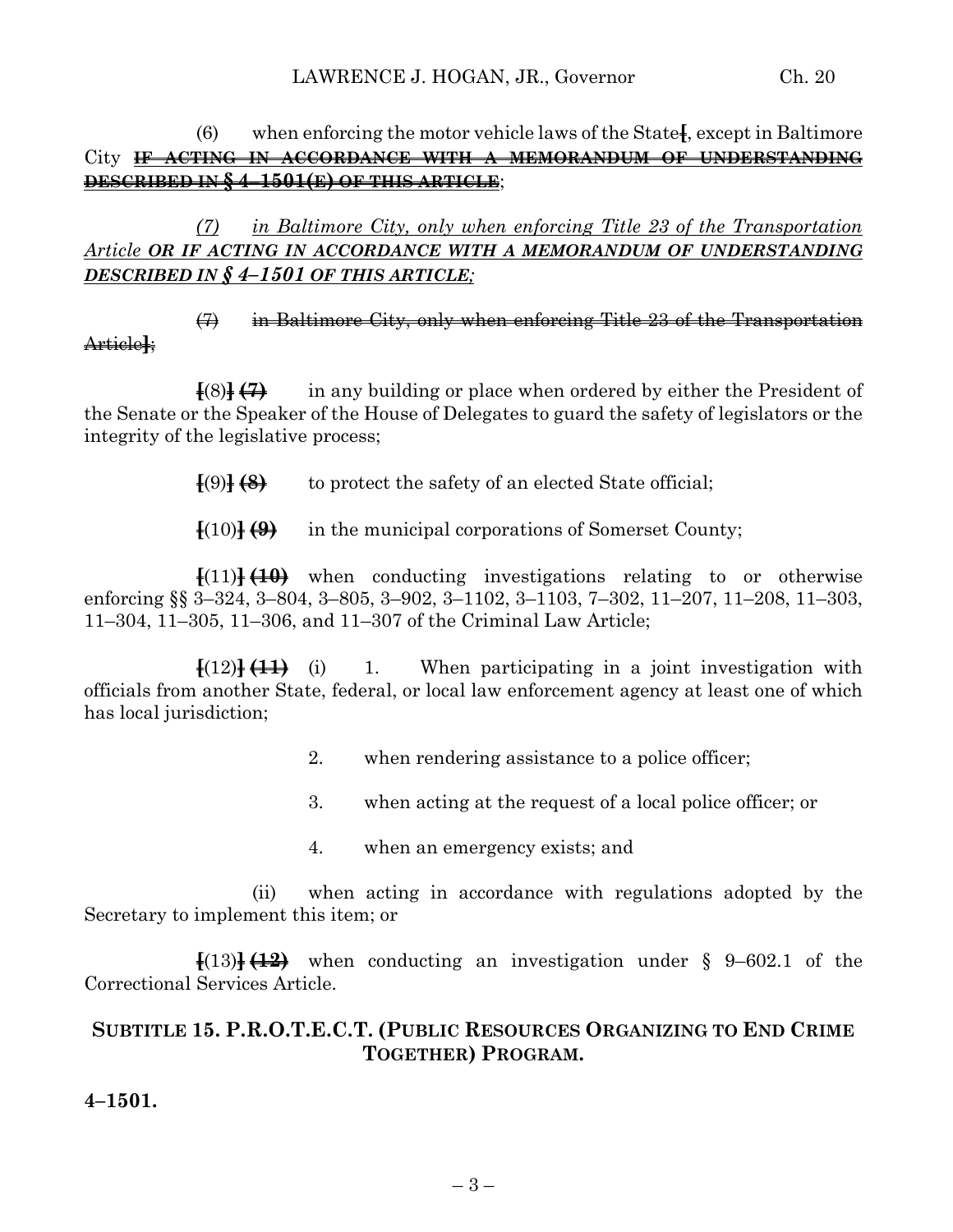**(A) THE P.R.O.T.E.C.T. (PUBLIC RESOURCES ORGANIZING TO END CRIME TOGETHER) PROGRAM IS ESTABLISHED TO MAXIMIZE THE USE OF STATE, LOCAL, AND COMMUNITY RESOURCES TO COMBAT NEIGHBORHOOD DECLINE IN THE CITY OF BALTIMORE AND THROUGHOUT THE STATE, SUPPORT COMPREHENSIVE STRATEGIES TO REDUCE CRIME AND FEAR IN THOSE COMMUNITIES, AND ENSURE THAT BALTIMORE POLICE DEPARTMENT SWORN OFFICERS ARE UTILIZED IN DIRECT PUBLIC SAFETY ROLES.**

# **(B) IN THIS SUBTITLE, "STATE LAW ENFORCEMENT AGENCIES" INCLUDES:**

- **(1) THE MARYLAND STATE POLICE;**
- **(2) THE MARYLAND TRANSPORTATION AUTHORITY POLICE;**

**(3) THE MARYLAND DEPARTMENT OF GENERAL SERVICES POLICE; AND** 

**(4) THE MARYLAND CAPITOL POLICE.**

**(B) (C) THE DEPARTMENT OF STATE POLICE, THE DIVISION OF PAROLE AND PROBATION WITHIN THE DEPARTMENT OF PUBLIC SAFETY AND CORRECTIONAL SERVICES, AND THE DEPARTMENT OF JUVENILE SERVICES SHALL ESTABLISH AND OPERATE A WARRANT APPREHENSION TASK FORCE PARTNERSHIP.**

**(C) (D) THE BALTIMORE POLICE DEPARTMENT, THE DEPARTMENT OF JUVENILE SERVICES, AND THE DIVISION OF PAROLE AND PROBATION SHALL ESTABLISH AND OPERATE COLLABORATIVE DISTRICT OFFICER SUPERVISION TEAMS THAT PROVIDE INTENSIVE SUPERVISION, INCLUDING INCREASED HOME VISITS, OF ADULT AND JUVENILE VIOLENT OFFENDERS.**

**(D) (E) THE DEPARTMENT OF STATE POLICE SHALL EXTEND ITS JURISDICTION FOR TRAFFIC PATROL AND ACCIDENT INVESTIGATIONS INTO HIGHWAYS AND STREETS THAT SERVE AS SIGNIFICANT ENTRY AND EXIT CORRIDORS TO BALTIMORE CITY, AS SPECIFIED BY THE BALTIMORE POLICE COMMISSIONER IN CONSULTATION WITH THE SECRETARY OF STATE POLICE**

**(1) THE STATE AND BALTIMORE CITY MAY ENTER INTO A MEMORANDUM OF UNDERSTANDING TO GIVE STATE LAW ENFORCEMENT AGENCIES AND THE BALTIMORE POLICE DEPARTMENT CONCURRENT JURISDICTION OVER I–83 AND I–295 IN BALTIMORE CITY.**

**(2) A MEMORANDUM OF UNDERSTANDING ENTERED INTO UNDER THIS SUBSECTION SHALL BE REVIEWED ANNUALLY AND SUBMITTED, IN**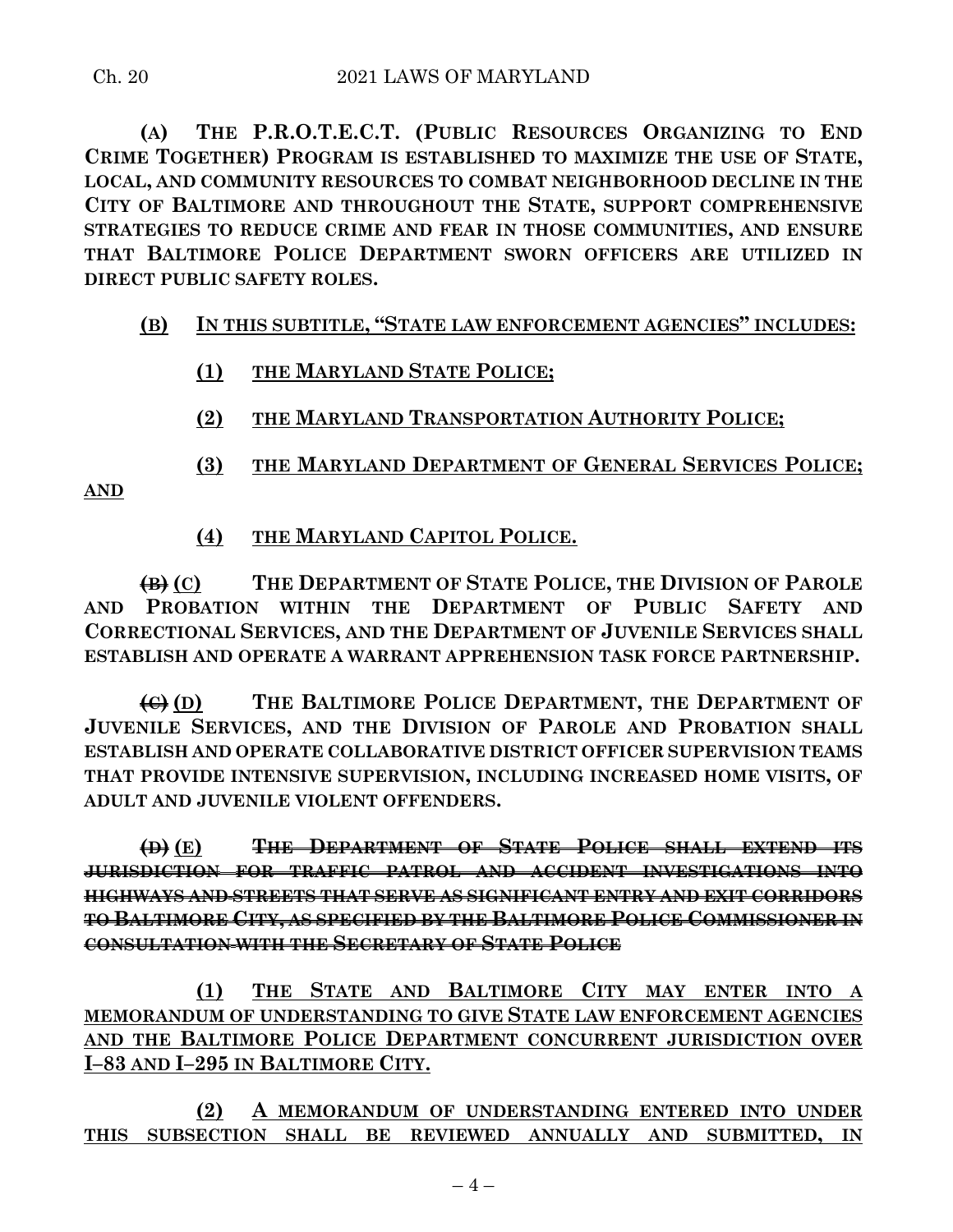**ACCORDANCE WITH § 2–1257 OF THE STATE GOVERNMENT ARTICLE, TO THE HOUSE JUDICIARY COMMITTEE, THE SENATE JUDICIAL PROCEEDINGS COMMITTEE, THE SENATE BUDGET AND TAXATION COMMITTEE, AND THE HOUSE APPROPRIATIONS COMMITTEE BY DECEMBER 31, 2020, AND EACH DECEMBER 31 THEREAFTER.**

**(E) (F) (1) THE BALTIMORE CITY JUVENILE BOOKING FACILITY AND THE BALTIMORE DETENTION CENTER PRETRIAL COMPLEX SHALL BE STAFFED BY THE DEPARTMENT OF JUVENILE SERVICES AND THE DEPARTMENT OF PUBLIC SAFETY AND CORRECTIONAL SERVICES, RESPECTIVELY.**

**(2) BALTIMORE POLICE DEPARTMENT SWORN OFFICERS MAY NOT BE USED TO STAFF THE BALTIMORE CITY JUVENILE BOOKING FACILITY OR THE BALTIMORE DETENTION CENTER PRETRIAL COMPLEX.**

**(F) (G) THE DEPARTMENT OF STATE POLICE STATE LAW ENFORCEMENT AGENCIES, THE BALTIMORE POLICE DEPARTMENT, THE DEPARTMENT OF JUVENILE SERVICES, AND THE DEPARTMENT OF PUBLIC SAFETY AND CORRECTIONAL SERVICES:**

**(1) SHALL MAKE DILIGENT EFFORTS TO FULLY IMPLEMENT THE REQUIREMENTS OF THIS SECTION AS QUICKLY AS POSSIBLE; AND**

**(2) MAY ADOPT REGULATIONS NECESSARY TO IMPLEMENT THE REQUIREMENTS OF THIS SECTION.**

### **4–1502.**

**(A) THE GOVERNOR'S OFFICE OF CRIME CONTROL AND PREVENTION, YOUTH, AND VICTIM SERVICES AND THE DEPARTMENT OF STATE POLICE SHALL:**

**(1) SELECT 10 HIGH–CRIME MICRO–ZONES WITHIN THE STATE; AND**

**(2) CREATE, AS A CIVILIAN POSITION, AN "END THE VIOLENCE" P.R.O.T.E.C.T. COORDINATOR POSITION FOR EACH HIGH–CRIME MICRO–ZONE.**

**(B) AN "END THE VIOLENCE" P.R.O.T.E.C.T. COORDINATOR SHALL RESIDE IN THE JURISDICTION IN WHICH THE HIGH–CRIME MICRO–ZONE IS LOCATED.**

**(C) AN "END THE VIOLENCE" P.R.O.T.E.C.T. COORDINATOR SHALL:**

**(1) ENSURE UTILIZATION OF ALL EXISTING CRIME PREVENTION PROGRAMS AND GRANTS;**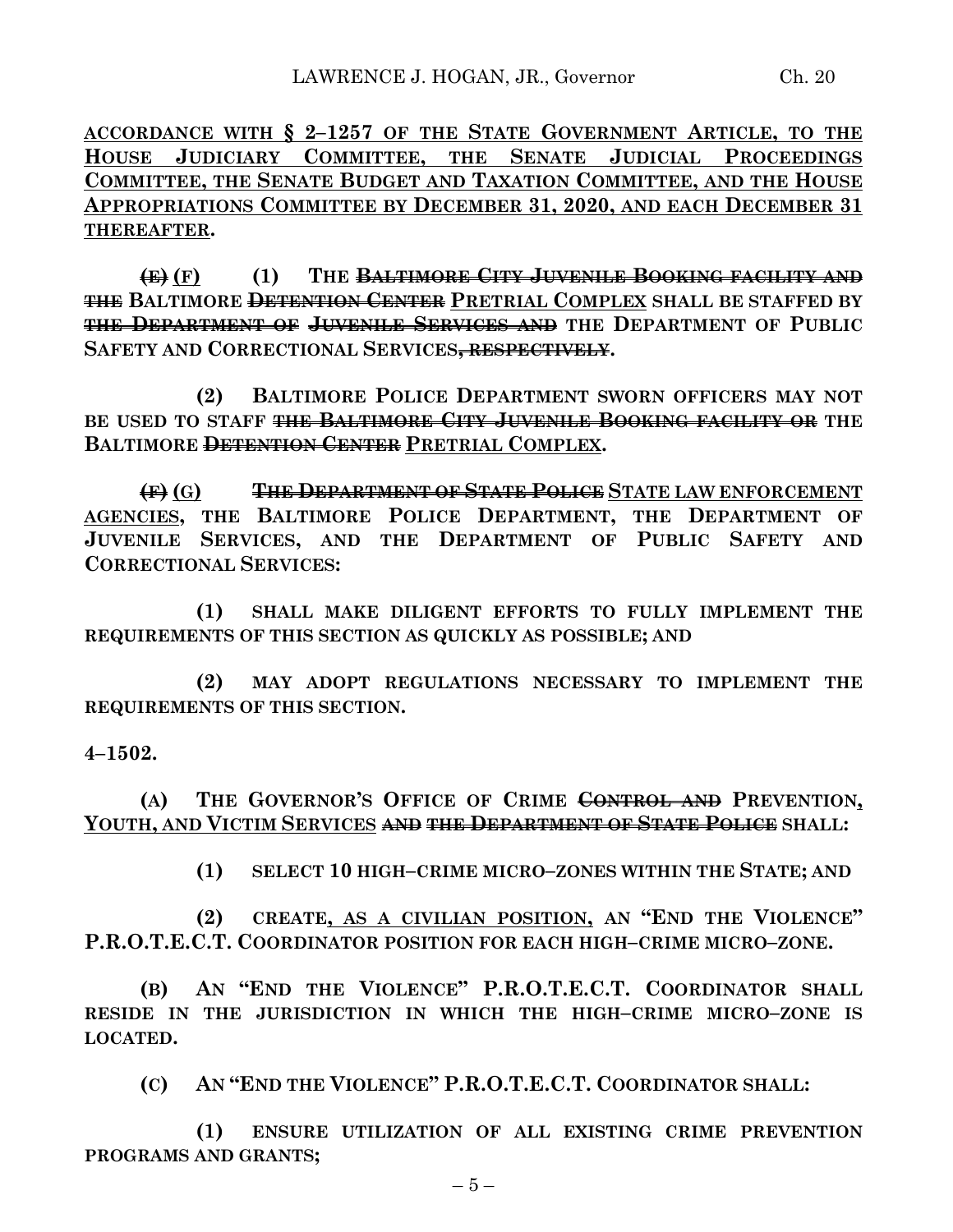**(2) COORDINATE COMMUNITY AND YOUTH PROGRAMS;**

**(3) ASSIST WITH COMMUNITY MOBILIZATION AND ACTIVITIES TO RECLAIM PUBLIC SPACE;**

**(4) ASSIST WITH RAPID RESPONSE TO PUBLIC NUISANCES; AND**

**(5) COORDINATE COMMUNITY ENGAGEMENT WITH THE LOCAL LAW ENFORCEMENT AGENCY WITH JURISDICTION IN THE HIGH–CRIME MICRO–ZONE.**

**4–1503.**

**FOR FISCAL YEAR 2022 AND EACH FISCAL YEAR THEREAFTER, THE GOVERNOR SHALL INCLUDE IN THE ANNUAL BUDGET BILL AN APPROPRIATION:**

**(1) SUFFICIENT TO FULLY FUND THE REQUIREMENTS OF § 4–1501 OF THIS SUBTITLE; AND**

**(2) OF AT LEAST \$500,000 IN ADDITION TO THE FUNDING REQUIRED UNDER ITEM (1) OF THIS SECTION TO BE USED BY THE GOVERNOR'S OFFICE OF CRIME CONTROL AND PREVENTION, YOUTH, AND VICTIM SERVICES TO HIRE AND MANAGE "END THE VIOLENCE" P.R.O.T.E.C.T. COORDINATORS ESTABLISHED UNDER § 4–1502 OF THIS SUBTITLE.**

**4–1504.**

**(A) ON OR BEFORE DECEMBER 31 ANNUALLY, BEGINNING IN 2020, THE DEPARTMENT OF STATE POLICE, BALTIMORE CITY, THE DEPARTMENT OF JUVENILE SERVICES, THE DEPARTMENT OF PUBLIC SAFETY AND CORRECTIONAL SERVICES, AND THE GOVERNOR'S OFFICE OF CRIME CONTROL AND PREVENTION, YOUTH, AND VICTIM SERVICES SHALL EACH REPORT TO THE GOVERNOR AND, IN ACCORDANCE WITH § 2–1257 OF THE STATE GOVERNMENT ARTICLE, THE GENERAL ASSEMBLY ON THE PROGRESS MADE IN IMPLEMENTING THE REQUIREMENTS OF THIS SUBTITLE.**

**(B) THE GOVERNOR'S OFFICE OF CRIME PREVENTION, YOUTH, AND VICTIM SERVICES SHALL INCLUDE IN THE REPORT REQUIRED UNDER SUBSECTION (A) OF THIS SECTION:**

**(1) A DESCRIPTION OF THE ACTIVITIES OF EACH "END THE VIOLENCE" P.R.O.T.E.C.T. COORDINATOR DURING THE YEAR; AND**